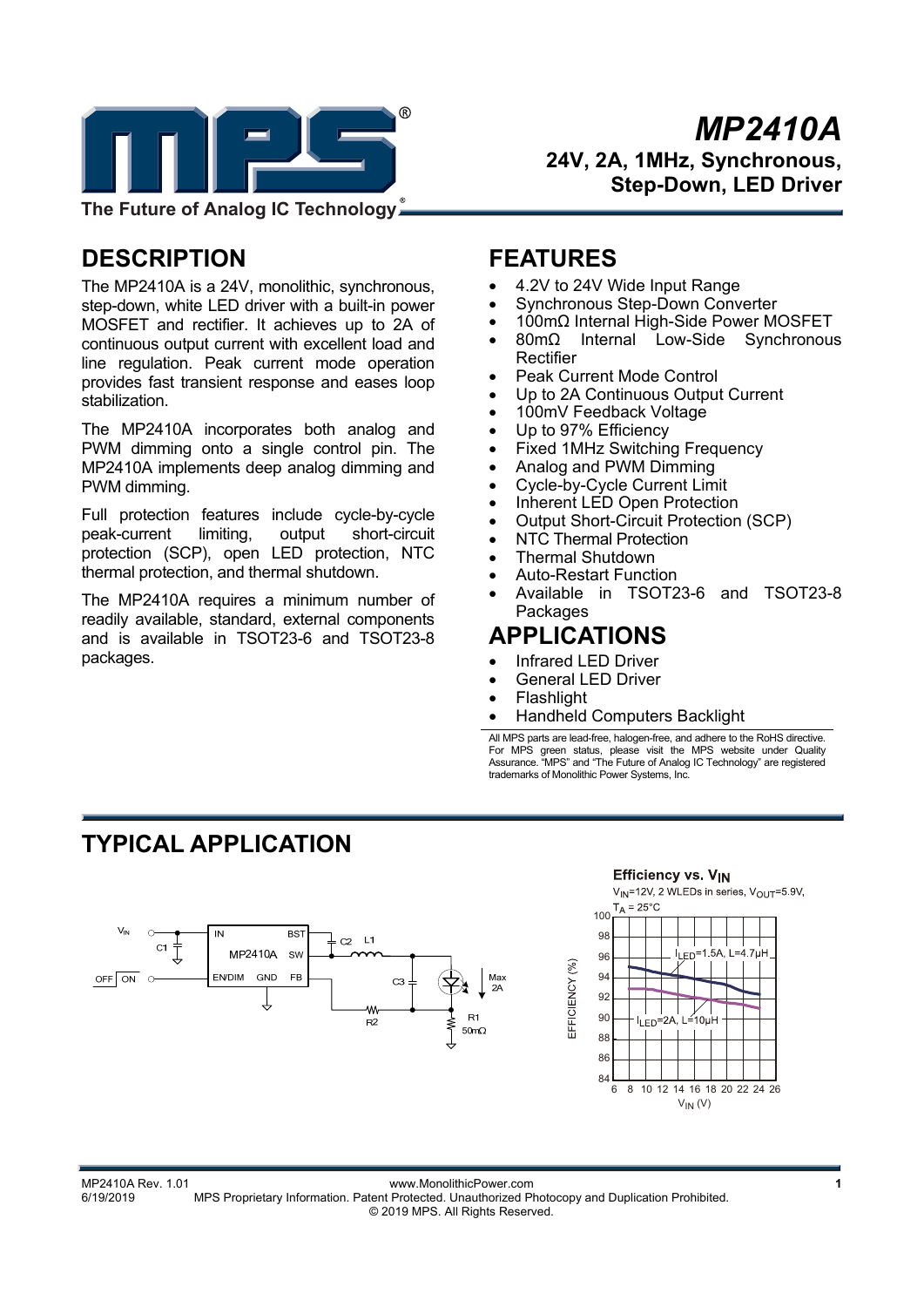

### **ORDERING INFORMATION**

| <b>Part Number</b> | Package         | <b>Top Marking</b> |
|--------------------|-----------------|--------------------|
| $MP2410AGJ^*$      | TSOT23-6        | See Below          |
| MP2410AGJE**       | <b>TSOT23-8</b> |                    |

\* For Tape & Reel, add suffix –Z (e.g. MP2410AGJ–Z) \*\* For Tape & Reel, add suffix –Z (e.g. MP2410AGJE–Z)

### **TOP MARKING (TSOT23-6)**

#### **ARXY**

ARX: Product code of MP2410AGJ Y: Year code

### **TOP MARKING (TSOT23-8)**

### **JARVY**

ARV: Product code of MP2410AGJE Y: Year code

### **PACKAGE REFERENCE**

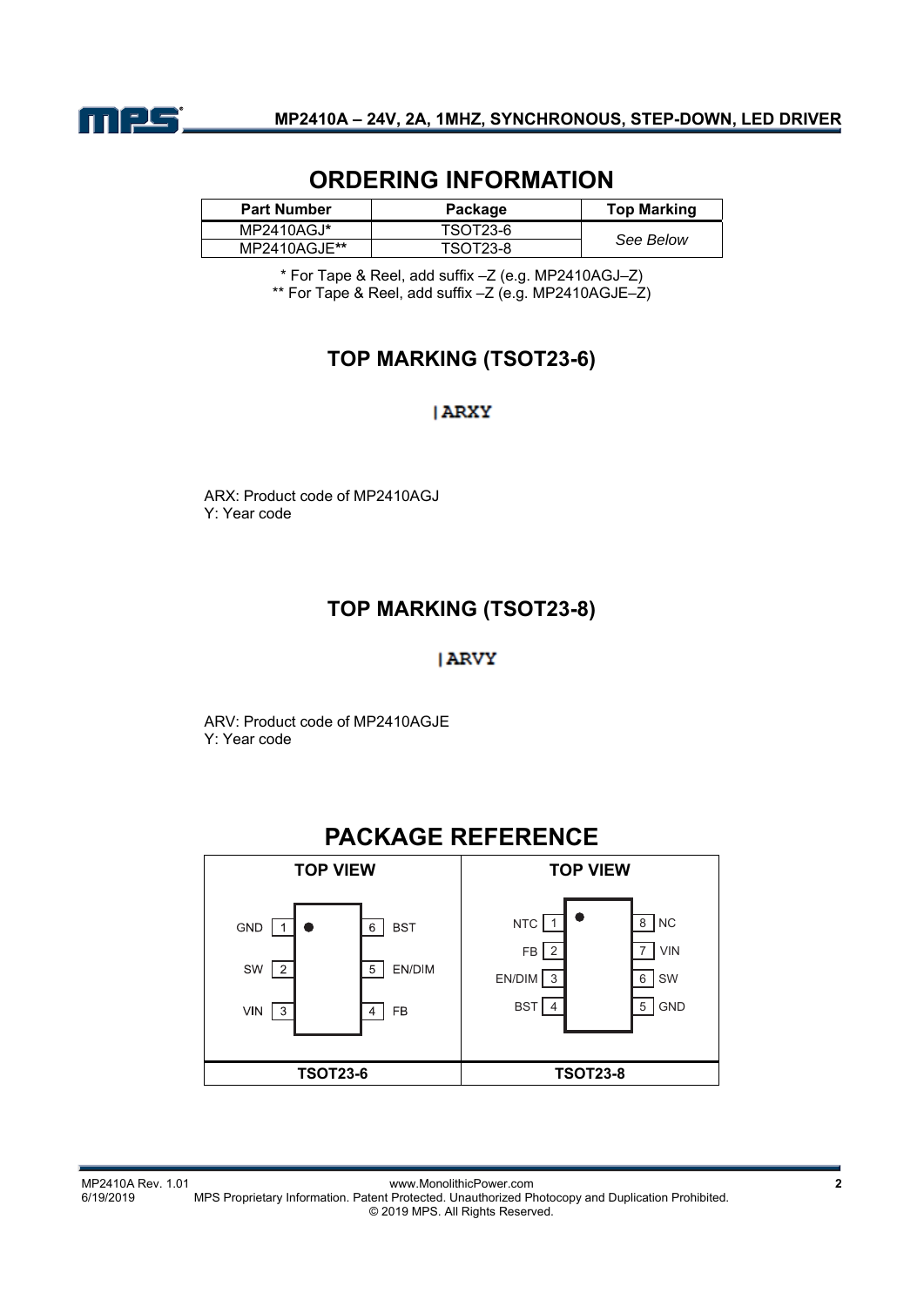

## **ABSOLUTE MAXIMUM RATINGS (1)**

| Continuous power dissipation $(T_A = 25^{\circ}C)^{(2)}$ |  |
|----------------------------------------------------------|--|
|                                                          |  |
|                                                          |  |
|                                                          |  |
|                                                          |  |
| Storage temperature-65°C to +150°C                       |  |
| ESD capability human body mode  2.0kV                    |  |

### *Recommended Operating Conditions* **(3)**

| Operating junction temp. $(T_J)$ -40°C to 125°C |  |
|-------------------------------------------------|--|

| Thermal Resistance $^{(4)}$ $\theta_{JA}$ $\theta_{JC}$ |  |  |
|---------------------------------------------------------|--|--|
|                                                         |  |  |
|                                                         |  |  |

**NOTES:** 

- 2) The maximum allowable power dissipation is a function of the maximum junction temperature  $T_J$  (MAX), the junction-toambient thermal resistance θ<sub>JA</sub>, and the ambient temperature TA. The maximum allowable continuous power dissipation at any ambient temperature is calculated by  $P_D$  (MAX) = (TJ) (MAX)-TA)/θJA. Exceeding the maximum allowable power dissipation produces an excessive die temperature, causing the regulator to go into thermal shutdown. Internal thermal shutdown circuitry protects the device from permanent damage.
- 3) The device is not guaranteed to function outside of its operating conditions.
- 4) Measured on JESD51-7, 4-layer PCB.

<sup>1)</sup> Exceeding these ratings may damage the device.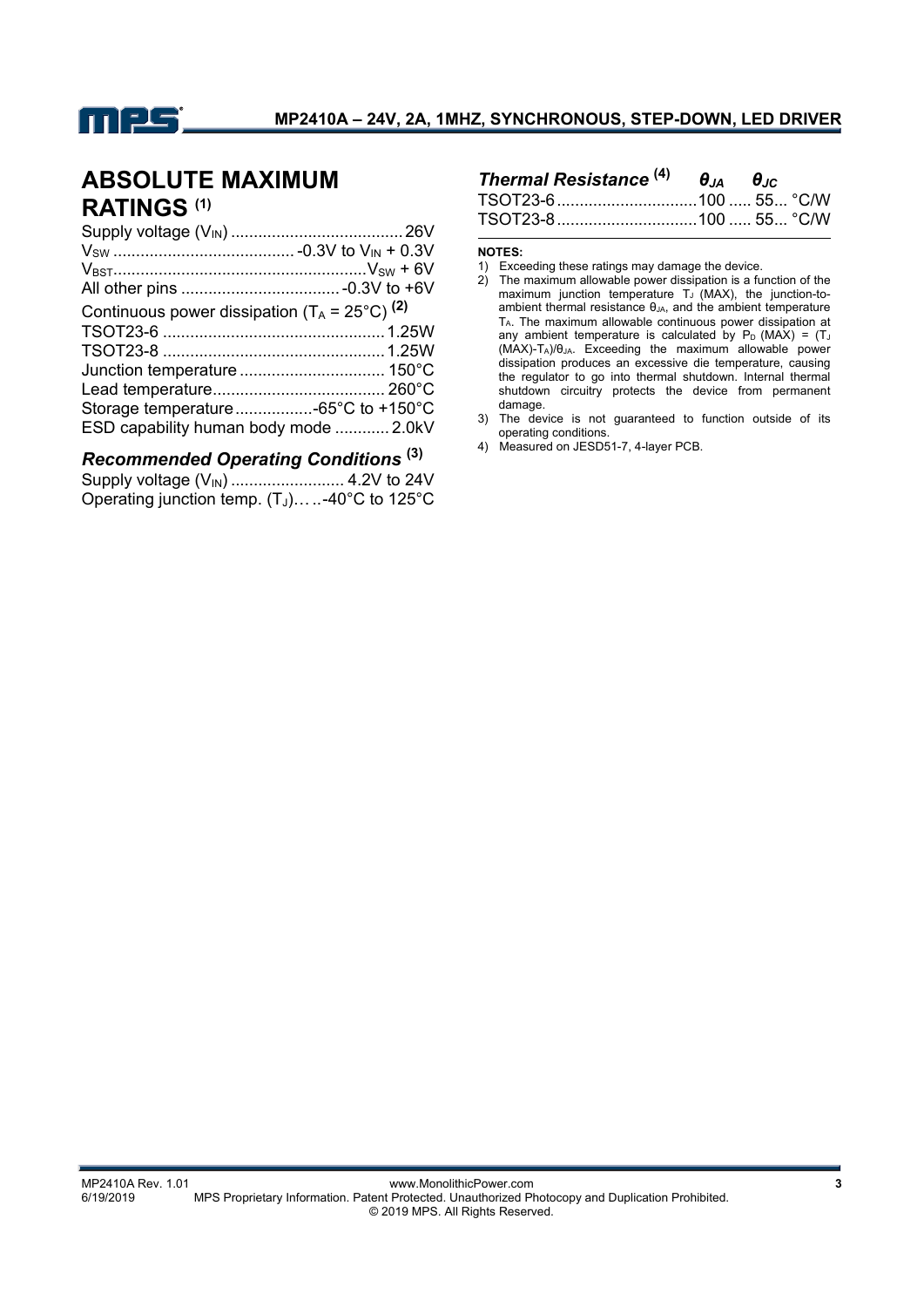

# **ELECTRICAL CHARACTERISTICS**

Typical values are  $V_{IN}$  = 12V, T<sub>J</sub> = 25°C, unless otherwise noted. Minimum and maximum values are at V<sub>IN</sub> = 12V, T<sub>J</sub> = -40°C to +125°C, unless otherwise noted, guaranteed by characterization.

| <b>Supply Voltage</b><br>Operating range<br>$V_{IN}$<br>After turn on<br>V<br>4.2<br>24<br>3.7<br>Turn on threshold<br>V <sub>IN</sub> rising edge<br>3.5<br>V<br>VIN ON<br>4<br>0.12<br>V<br>Hysteretic voltage<br>$V_{IN\_HYS}$<br><b>Supply Current</b><br>Shutdown current<br>$V_{EN} = 0V$<br>10<br>50<br>μA<br>Isp<br>$V_{EN} = 2V$ , $V_{FB} = 200$ mV<br>0.9<br>Quiescent current<br>lQ<br>1.1<br>mA<br><b>Enable and Dimming (EN/DIM)</b><br>$\vee$<br>EN/DIM off threshold<br>0.35<br><b>VEN/DIM falling edge</b><br>0.27<br>0.31<br>VEN OFF<br>$\overline{\vee}$<br>EN/DIM on threshold<br><b>VEN/DIM rising edge</b><br>0.545<br>$V_{EN\_ON}$<br>0.59<br>0.635<br>Turn off delay time<br>16<br>28<br>22<br>toff_DELAY<br>ms<br>$V_{EN} = 0V$<br>2.8<br>5.3<br>EN/DIM pull-up current<br>3.8<br>μA<br><b>IEN/DIM</b><br>V<br>Theoretically, $V_{FB} = 100 \text{mV}$<br>1.31<br>1.57<br>Max analog dimming threshold<br>1.44<br>Vadim_max<br>$\overline{\mathsf{V}}$<br>$\overline{0.7}$<br>Min analog dimming threshold<br>$V_{FB} = 5mV$<br>0.63<br>0.78<br>VADIM MIN<br>Feedback (FB)<br>Feedback voltage<br>$V_{FB}$<br>107<br>mV<br>93<br>100<br>$4.2V \leq V_{IN} \leq 24V$<br>75<br>Feedback current<br>$V_{FB} = 150 \text{mV}$<br>30<br><b>IFB</b><br>nA<br><b>Power Switch</b><br>$V_{IN} = 5.0V$<br>170<br>High-side MOSFET on<br>100<br>$m\Omega$<br>$R_{DS(ON)_H}$<br>$V_{IN} = 4.2V$<br>110<br>180<br>resistance<br>$m\Omega$<br>$V_{IN} = 5.0V$<br>140<br>Low-side synchronous rectifier<br>80<br>$m\Omega$<br>$R_{DS(ON) L}$<br>$V_{IN} = 4.2V$<br>switch on resistance<br>150<br>90<br>$m\Omega$<br>$V_{EN} = 0V$ , $V_{SW} = 0V$<br>Switch leakage<br>1<br>μA<br>Isw_LKG<br>When high-side switch<br>3.5<br>5<br>High-side current limit<br>6.6<br>A<br>ILIMIT_H<br>turns on<br>When low-side switch turns<br>$-890$<br>$-630$<br>$-330$<br>Low-side current limit<br>mA<br>ILIMIT_L<br>on<br>Both for high side and low<br>OCP current threshold<br>3.6<br>5.5<br>$\overline{7}$<br>A<br>locp<br>side<br>1.2<br><b>MHz</b><br>$V_{FB} = 80mV$<br>1<br>Oscillator frequency<br>f <sub>SW</sub><br>0.8<br>$\frac{1}{6}$<br>94<br>$V_{FB} = 80 \text{mV}$<br>90<br>Maximum duty cycle<br>$D_{MAX}$<br>Minimum on time<br>70<br>ton_min<br>ns<br><b>Restart Timer</b><br>Hiccup timer at fault condition<br>2.4<br><b>t</b> start<br>ms<br><b>Bootstrap</b><br>$5.5V \leq V_{IN} \leq 24V$<br>5.1<br>5.5<br>V<br>4.8<br>Bias voltage for high-side driver<br>V <sub>BST</sub> -V <sub>SW</sub><br>$V_{IN} = 4.2V$<br>$\overline{\mathsf{V}}$<br>3.6<br><b>NTC</b><br>High-threshold voltage<br>$V_{FB} = 95mV$<br>1.25<br>1.34<br>$VH_NTC$<br>1.16<br>V<br>$V_{FB} = 5mV$<br>0.76<br>V<br>Low-threshold voltage<br>$V_{L\_NTC}$<br>0.82<br>0.88<br>Shutdown threshold<br>0.34<br>V<br>V <sub>NTC</sub> falling edge<br>0.41<br>0.47<br>V <sub>SD_NTC</sub><br>55<br>185<br>Shutdown voltage hysteresis<br>110<br>mV<br>V <sub>SD_NTC_HYS</sub><br>Pull-up current source<br>41<br>58<br>72<br>PULL_UP_NTC<br>μA<br>Leakage current<br>1<br>μA<br>INTC_LKG<br><b>Thermal Shutdown</b><br>$^{\circ}C$<br>Thermal shutdown threshold (5)<br>$T_{SD}$<br>150 | <b>Parameters</b>              | Symbol    | <b>Condition</b> | Min | <b>Typ</b> | Max | <b>Units</b>   |
|------------------------------------------------------------------------------------------------------------------------------------------------------------------------------------------------------------------------------------------------------------------------------------------------------------------------------------------------------------------------------------------------------------------------------------------------------------------------------------------------------------------------------------------------------------------------------------------------------------------------------------------------------------------------------------------------------------------------------------------------------------------------------------------------------------------------------------------------------------------------------------------------------------------------------------------------------------------------------------------------------------------------------------------------------------------------------------------------------------------------------------------------------------------------------------------------------------------------------------------------------------------------------------------------------------------------------------------------------------------------------------------------------------------------------------------------------------------------------------------------------------------------------------------------------------------------------------------------------------------------------------------------------------------------------------------------------------------------------------------------------------------------------------------------------------------------------------------------------------------------------------------------------------------------------------------------------------------------------------------------------------------------------------------------------------------------------------------------------------------------------------------------------------------------------------------------------------------------------------------------------------------------------------------------------------------------------------------------------------------------------------------------------------------------------------------------------------------------------------------------------------------------------------------------------------------------------------------------------------------------------------------------------------------------------------------------------------------------------------------------------------------------------------------------------------------------------------------------------------------------------------------------------------------------------------------------------------------------------------------------------------------------------------------------------------------------------------------------------------------------------------------------------------------------------------|--------------------------------|-----------|------------------|-----|------------|-----|----------------|
|                                                                                                                                                                                                                                                                                                                                                                                                                                                                                                                                                                                                                                                                                                                                                                                                                                                                                                                                                                                                                                                                                                                                                                                                                                                                                                                                                                                                                                                                                                                                                                                                                                                                                                                                                                                                                                                                                                                                                                                                                                                                                                                                                                                                                                                                                                                                                                                                                                                                                                                                                                                                                                                                                                                                                                                                                                                                                                                                                                                                                                                                                                                                                                                    |                                |           |                  |     |            |     |                |
|                                                                                                                                                                                                                                                                                                                                                                                                                                                                                                                                                                                                                                                                                                                                                                                                                                                                                                                                                                                                                                                                                                                                                                                                                                                                                                                                                                                                                                                                                                                                                                                                                                                                                                                                                                                                                                                                                                                                                                                                                                                                                                                                                                                                                                                                                                                                                                                                                                                                                                                                                                                                                                                                                                                                                                                                                                                                                                                                                                                                                                                                                                                                                                                    |                                |           |                  |     |            |     |                |
|                                                                                                                                                                                                                                                                                                                                                                                                                                                                                                                                                                                                                                                                                                                                                                                                                                                                                                                                                                                                                                                                                                                                                                                                                                                                                                                                                                                                                                                                                                                                                                                                                                                                                                                                                                                                                                                                                                                                                                                                                                                                                                                                                                                                                                                                                                                                                                                                                                                                                                                                                                                                                                                                                                                                                                                                                                                                                                                                                                                                                                                                                                                                                                                    |                                |           |                  |     |            |     |                |
|                                                                                                                                                                                                                                                                                                                                                                                                                                                                                                                                                                                                                                                                                                                                                                                                                                                                                                                                                                                                                                                                                                                                                                                                                                                                                                                                                                                                                                                                                                                                                                                                                                                                                                                                                                                                                                                                                                                                                                                                                                                                                                                                                                                                                                                                                                                                                                                                                                                                                                                                                                                                                                                                                                                                                                                                                                                                                                                                                                                                                                                                                                                                                                                    |                                |           |                  |     |            |     |                |
|                                                                                                                                                                                                                                                                                                                                                                                                                                                                                                                                                                                                                                                                                                                                                                                                                                                                                                                                                                                                                                                                                                                                                                                                                                                                                                                                                                                                                                                                                                                                                                                                                                                                                                                                                                                                                                                                                                                                                                                                                                                                                                                                                                                                                                                                                                                                                                                                                                                                                                                                                                                                                                                                                                                                                                                                                                                                                                                                                                                                                                                                                                                                                                                    |                                |           |                  |     |            |     |                |
|                                                                                                                                                                                                                                                                                                                                                                                                                                                                                                                                                                                                                                                                                                                                                                                                                                                                                                                                                                                                                                                                                                                                                                                                                                                                                                                                                                                                                                                                                                                                                                                                                                                                                                                                                                                                                                                                                                                                                                                                                                                                                                                                                                                                                                                                                                                                                                                                                                                                                                                                                                                                                                                                                                                                                                                                                                                                                                                                                                                                                                                                                                                                                                                    |                                |           |                  |     |            |     |                |
|                                                                                                                                                                                                                                                                                                                                                                                                                                                                                                                                                                                                                                                                                                                                                                                                                                                                                                                                                                                                                                                                                                                                                                                                                                                                                                                                                                                                                                                                                                                                                                                                                                                                                                                                                                                                                                                                                                                                                                                                                                                                                                                                                                                                                                                                                                                                                                                                                                                                                                                                                                                                                                                                                                                                                                                                                                                                                                                                                                                                                                                                                                                                                                                    |                                |           |                  |     |            |     |                |
|                                                                                                                                                                                                                                                                                                                                                                                                                                                                                                                                                                                                                                                                                                                                                                                                                                                                                                                                                                                                                                                                                                                                                                                                                                                                                                                                                                                                                                                                                                                                                                                                                                                                                                                                                                                                                                                                                                                                                                                                                                                                                                                                                                                                                                                                                                                                                                                                                                                                                                                                                                                                                                                                                                                                                                                                                                                                                                                                                                                                                                                                                                                                                                                    |                                |           |                  |     |            |     |                |
|                                                                                                                                                                                                                                                                                                                                                                                                                                                                                                                                                                                                                                                                                                                                                                                                                                                                                                                                                                                                                                                                                                                                                                                                                                                                                                                                                                                                                                                                                                                                                                                                                                                                                                                                                                                                                                                                                                                                                                                                                                                                                                                                                                                                                                                                                                                                                                                                                                                                                                                                                                                                                                                                                                                                                                                                                                                                                                                                                                                                                                                                                                                                                                                    |                                |           |                  |     |            |     |                |
|                                                                                                                                                                                                                                                                                                                                                                                                                                                                                                                                                                                                                                                                                                                                                                                                                                                                                                                                                                                                                                                                                                                                                                                                                                                                                                                                                                                                                                                                                                                                                                                                                                                                                                                                                                                                                                                                                                                                                                                                                                                                                                                                                                                                                                                                                                                                                                                                                                                                                                                                                                                                                                                                                                                                                                                                                                                                                                                                                                                                                                                                                                                                                                                    |                                |           |                  |     |            |     |                |
|                                                                                                                                                                                                                                                                                                                                                                                                                                                                                                                                                                                                                                                                                                                                                                                                                                                                                                                                                                                                                                                                                                                                                                                                                                                                                                                                                                                                                                                                                                                                                                                                                                                                                                                                                                                                                                                                                                                                                                                                                                                                                                                                                                                                                                                                                                                                                                                                                                                                                                                                                                                                                                                                                                                                                                                                                                                                                                                                                                                                                                                                                                                                                                                    |                                |           |                  |     |            |     |                |
|                                                                                                                                                                                                                                                                                                                                                                                                                                                                                                                                                                                                                                                                                                                                                                                                                                                                                                                                                                                                                                                                                                                                                                                                                                                                                                                                                                                                                                                                                                                                                                                                                                                                                                                                                                                                                                                                                                                                                                                                                                                                                                                                                                                                                                                                                                                                                                                                                                                                                                                                                                                                                                                                                                                                                                                                                                                                                                                                                                                                                                                                                                                                                                                    |                                |           |                  |     |            |     |                |
|                                                                                                                                                                                                                                                                                                                                                                                                                                                                                                                                                                                                                                                                                                                                                                                                                                                                                                                                                                                                                                                                                                                                                                                                                                                                                                                                                                                                                                                                                                                                                                                                                                                                                                                                                                                                                                                                                                                                                                                                                                                                                                                                                                                                                                                                                                                                                                                                                                                                                                                                                                                                                                                                                                                                                                                                                                                                                                                                                                                                                                                                                                                                                                                    |                                |           |                  |     |            |     |                |
|                                                                                                                                                                                                                                                                                                                                                                                                                                                                                                                                                                                                                                                                                                                                                                                                                                                                                                                                                                                                                                                                                                                                                                                                                                                                                                                                                                                                                                                                                                                                                                                                                                                                                                                                                                                                                                                                                                                                                                                                                                                                                                                                                                                                                                                                                                                                                                                                                                                                                                                                                                                                                                                                                                                                                                                                                                                                                                                                                                                                                                                                                                                                                                                    |                                |           |                  |     |            |     |                |
|                                                                                                                                                                                                                                                                                                                                                                                                                                                                                                                                                                                                                                                                                                                                                                                                                                                                                                                                                                                                                                                                                                                                                                                                                                                                                                                                                                                                                                                                                                                                                                                                                                                                                                                                                                                                                                                                                                                                                                                                                                                                                                                                                                                                                                                                                                                                                                                                                                                                                                                                                                                                                                                                                                                                                                                                                                                                                                                                                                                                                                                                                                                                                                                    |                                |           |                  |     |            |     |                |
|                                                                                                                                                                                                                                                                                                                                                                                                                                                                                                                                                                                                                                                                                                                                                                                                                                                                                                                                                                                                                                                                                                                                                                                                                                                                                                                                                                                                                                                                                                                                                                                                                                                                                                                                                                                                                                                                                                                                                                                                                                                                                                                                                                                                                                                                                                                                                                                                                                                                                                                                                                                                                                                                                                                                                                                                                                                                                                                                                                                                                                                                                                                                                                                    |                                |           |                  |     |            |     |                |
|                                                                                                                                                                                                                                                                                                                                                                                                                                                                                                                                                                                                                                                                                                                                                                                                                                                                                                                                                                                                                                                                                                                                                                                                                                                                                                                                                                                                                                                                                                                                                                                                                                                                                                                                                                                                                                                                                                                                                                                                                                                                                                                                                                                                                                                                                                                                                                                                                                                                                                                                                                                                                                                                                                                                                                                                                                                                                                                                                                                                                                                                                                                                                                                    |                                |           |                  |     |            |     |                |
|                                                                                                                                                                                                                                                                                                                                                                                                                                                                                                                                                                                                                                                                                                                                                                                                                                                                                                                                                                                                                                                                                                                                                                                                                                                                                                                                                                                                                                                                                                                                                                                                                                                                                                                                                                                                                                                                                                                                                                                                                                                                                                                                                                                                                                                                                                                                                                                                                                                                                                                                                                                                                                                                                                                                                                                                                                                                                                                                                                                                                                                                                                                                                                                    |                                |           |                  |     |            |     |                |
|                                                                                                                                                                                                                                                                                                                                                                                                                                                                                                                                                                                                                                                                                                                                                                                                                                                                                                                                                                                                                                                                                                                                                                                                                                                                                                                                                                                                                                                                                                                                                                                                                                                                                                                                                                                                                                                                                                                                                                                                                                                                                                                                                                                                                                                                                                                                                                                                                                                                                                                                                                                                                                                                                                                                                                                                                                                                                                                                                                                                                                                                                                                                                                                    |                                |           |                  |     |            |     |                |
|                                                                                                                                                                                                                                                                                                                                                                                                                                                                                                                                                                                                                                                                                                                                                                                                                                                                                                                                                                                                                                                                                                                                                                                                                                                                                                                                                                                                                                                                                                                                                                                                                                                                                                                                                                                                                                                                                                                                                                                                                                                                                                                                                                                                                                                                                                                                                                                                                                                                                                                                                                                                                                                                                                                                                                                                                                                                                                                                                                                                                                                                                                                                                                                    |                                |           |                  |     |            |     |                |
|                                                                                                                                                                                                                                                                                                                                                                                                                                                                                                                                                                                                                                                                                                                                                                                                                                                                                                                                                                                                                                                                                                                                                                                                                                                                                                                                                                                                                                                                                                                                                                                                                                                                                                                                                                                                                                                                                                                                                                                                                                                                                                                                                                                                                                                                                                                                                                                                                                                                                                                                                                                                                                                                                                                                                                                                                                                                                                                                                                                                                                                                                                                                                                                    |                                |           |                  |     |            |     |                |
|                                                                                                                                                                                                                                                                                                                                                                                                                                                                                                                                                                                                                                                                                                                                                                                                                                                                                                                                                                                                                                                                                                                                                                                                                                                                                                                                                                                                                                                                                                                                                                                                                                                                                                                                                                                                                                                                                                                                                                                                                                                                                                                                                                                                                                                                                                                                                                                                                                                                                                                                                                                                                                                                                                                                                                                                                                                                                                                                                                                                                                                                                                                                                                                    |                                |           |                  |     |            |     |                |
|                                                                                                                                                                                                                                                                                                                                                                                                                                                                                                                                                                                                                                                                                                                                                                                                                                                                                                                                                                                                                                                                                                                                                                                                                                                                                                                                                                                                                                                                                                                                                                                                                                                                                                                                                                                                                                                                                                                                                                                                                                                                                                                                                                                                                                                                                                                                                                                                                                                                                                                                                                                                                                                                                                                                                                                                                                                                                                                                                                                                                                                                                                                                                                                    |                                |           |                  |     |            |     |                |
|                                                                                                                                                                                                                                                                                                                                                                                                                                                                                                                                                                                                                                                                                                                                                                                                                                                                                                                                                                                                                                                                                                                                                                                                                                                                                                                                                                                                                                                                                                                                                                                                                                                                                                                                                                                                                                                                                                                                                                                                                                                                                                                                                                                                                                                                                                                                                                                                                                                                                                                                                                                                                                                                                                                                                                                                                                                                                                                                                                                                                                                                                                                                                                                    |                                |           |                  |     |            |     |                |
|                                                                                                                                                                                                                                                                                                                                                                                                                                                                                                                                                                                                                                                                                                                                                                                                                                                                                                                                                                                                                                                                                                                                                                                                                                                                                                                                                                                                                                                                                                                                                                                                                                                                                                                                                                                                                                                                                                                                                                                                                                                                                                                                                                                                                                                                                                                                                                                                                                                                                                                                                                                                                                                                                                                                                                                                                                                                                                                                                                                                                                                                                                                                                                                    |                                |           |                  |     |            |     |                |
|                                                                                                                                                                                                                                                                                                                                                                                                                                                                                                                                                                                                                                                                                                                                                                                                                                                                                                                                                                                                                                                                                                                                                                                                                                                                                                                                                                                                                                                                                                                                                                                                                                                                                                                                                                                                                                                                                                                                                                                                                                                                                                                                                                                                                                                                                                                                                                                                                                                                                                                                                                                                                                                                                                                                                                                                                                                                                                                                                                                                                                                                                                                                                                                    |                                |           |                  |     |            |     |                |
|                                                                                                                                                                                                                                                                                                                                                                                                                                                                                                                                                                                                                                                                                                                                                                                                                                                                                                                                                                                                                                                                                                                                                                                                                                                                                                                                                                                                                                                                                                                                                                                                                                                                                                                                                                                                                                                                                                                                                                                                                                                                                                                                                                                                                                                                                                                                                                                                                                                                                                                                                                                                                                                                                                                                                                                                                                                                                                                                                                                                                                                                                                                                                                                    |                                |           |                  |     |            |     |                |
|                                                                                                                                                                                                                                                                                                                                                                                                                                                                                                                                                                                                                                                                                                                                                                                                                                                                                                                                                                                                                                                                                                                                                                                                                                                                                                                                                                                                                                                                                                                                                                                                                                                                                                                                                                                                                                                                                                                                                                                                                                                                                                                                                                                                                                                                                                                                                                                                                                                                                                                                                                                                                                                                                                                                                                                                                                                                                                                                                                                                                                                                                                                                                                                    |                                |           |                  |     |            |     |                |
|                                                                                                                                                                                                                                                                                                                                                                                                                                                                                                                                                                                                                                                                                                                                                                                                                                                                                                                                                                                                                                                                                                                                                                                                                                                                                                                                                                                                                                                                                                                                                                                                                                                                                                                                                                                                                                                                                                                                                                                                                                                                                                                                                                                                                                                                                                                                                                                                                                                                                                                                                                                                                                                                                                                                                                                                                                                                                                                                                                                                                                                                                                                                                                                    |                                |           |                  |     |            |     |                |
|                                                                                                                                                                                                                                                                                                                                                                                                                                                                                                                                                                                                                                                                                                                                                                                                                                                                                                                                                                                                                                                                                                                                                                                                                                                                                                                                                                                                                                                                                                                                                                                                                                                                                                                                                                                                                                                                                                                                                                                                                                                                                                                                                                                                                                                                                                                                                                                                                                                                                                                                                                                                                                                                                                                                                                                                                                                                                                                                                                                                                                                                                                                                                                                    |                                |           |                  |     |            |     |                |
|                                                                                                                                                                                                                                                                                                                                                                                                                                                                                                                                                                                                                                                                                                                                                                                                                                                                                                                                                                                                                                                                                                                                                                                                                                                                                                                                                                                                                                                                                                                                                                                                                                                                                                                                                                                                                                                                                                                                                                                                                                                                                                                                                                                                                                                                                                                                                                                                                                                                                                                                                                                                                                                                                                                                                                                                                                                                                                                                                                                                                                                                                                                                                                                    |                                |           |                  |     |            |     |                |
|                                                                                                                                                                                                                                                                                                                                                                                                                                                                                                                                                                                                                                                                                                                                                                                                                                                                                                                                                                                                                                                                                                                                                                                                                                                                                                                                                                                                                                                                                                                                                                                                                                                                                                                                                                                                                                                                                                                                                                                                                                                                                                                                                                                                                                                                                                                                                                                                                                                                                                                                                                                                                                                                                                                                                                                                                                                                                                                                                                                                                                                                                                                                                                                    |                                |           |                  |     |            |     |                |
|                                                                                                                                                                                                                                                                                                                                                                                                                                                                                                                                                                                                                                                                                                                                                                                                                                                                                                                                                                                                                                                                                                                                                                                                                                                                                                                                                                                                                                                                                                                                                                                                                                                                                                                                                                                                                                                                                                                                                                                                                                                                                                                                                                                                                                                                                                                                                                                                                                                                                                                                                                                                                                                                                                                                                                                                                                                                                                                                                                                                                                                                                                                                                                                    |                                |           |                  |     |            |     |                |
|                                                                                                                                                                                                                                                                                                                                                                                                                                                                                                                                                                                                                                                                                                                                                                                                                                                                                                                                                                                                                                                                                                                                                                                                                                                                                                                                                                                                                                                                                                                                                                                                                                                                                                                                                                                                                                                                                                                                                                                                                                                                                                                                                                                                                                                                                                                                                                                                                                                                                                                                                                                                                                                                                                                                                                                                                                                                                                                                                                                                                                                                                                                                                                                    |                                |           |                  |     |            |     |                |
|                                                                                                                                                                                                                                                                                                                                                                                                                                                                                                                                                                                                                                                                                                                                                                                                                                                                                                                                                                                                                                                                                                                                                                                                                                                                                                                                                                                                                                                                                                                                                                                                                                                                                                                                                                                                                                                                                                                                                                                                                                                                                                                                                                                                                                                                                                                                                                                                                                                                                                                                                                                                                                                                                                                                                                                                                                                                                                                                                                                                                                                                                                                                                                                    |                                |           |                  |     |            |     |                |
|                                                                                                                                                                                                                                                                                                                                                                                                                                                                                                                                                                                                                                                                                                                                                                                                                                                                                                                                                                                                                                                                                                                                                                                                                                                                                                                                                                                                                                                                                                                                                                                                                                                                                                                                                                                                                                                                                                                                                                                                                                                                                                                                                                                                                                                                                                                                                                                                                                                                                                                                                                                                                                                                                                                                                                                                                                                                                                                                                                                                                                                                                                                                                                                    |                                |           |                  |     |            |     |                |
|                                                                                                                                                                                                                                                                                                                                                                                                                                                                                                                                                                                                                                                                                                                                                                                                                                                                                                                                                                                                                                                                                                                                                                                                                                                                                                                                                                                                                                                                                                                                                                                                                                                                                                                                                                                                                                                                                                                                                                                                                                                                                                                                                                                                                                                                                                                                                                                                                                                                                                                                                                                                                                                                                                                                                                                                                                                                                                                                                                                                                                                                                                                                                                                    |                                |           |                  |     |            |     |                |
|                                                                                                                                                                                                                                                                                                                                                                                                                                                                                                                                                                                                                                                                                                                                                                                                                                                                                                                                                                                                                                                                                                                                                                                                                                                                                                                                                                                                                                                                                                                                                                                                                                                                                                                                                                                                                                                                                                                                                                                                                                                                                                                                                                                                                                                                                                                                                                                                                                                                                                                                                                                                                                                                                                                                                                                                                                                                                                                                                                                                                                                                                                                                                                                    |                                |           |                  |     |            |     |                |
|                                                                                                                                                                                                                                                                                                                                                                                                                                                                                                                                                                                                                                                                                                                                                                                                                                                                                                                                                                                                                                                                                                                                                                                                                                                                                                                                                                                                                                                                                                                                                                                                                                                                                                                                                                                                                                                                                                                                                                                                                                                                                                                                                                                                                                                                                                                                                                                                                                                                                                                                                                                                                                                                                                                                                                                                                                                                                                                                                                                                                                                                                                                                                                                    |                                |           |                  |     |            |     |                |
|                                                                                                                                                                                                                                                                                                                                                                                                                                                                                                                                                                                                                                                                                                                                                                                                                                                                                                                                                                                                                                                                                                                                                                                                                                                                                                                                                                                                                                                                                                                                                                                                                                                                                                                                                                                                                                                                                                                                                                                                                                                                                                                                                                                                                                                                                                                                                                                                                                                                                                                                                                                                                                                                                                                                                                                                                                                                                                                                                                                                                                                                                                                                                                                    |                                |           |                  |     |            |     |                |
|                                                                                                                                                                                                                                                                                                                                                                                                                                                                                                                                                                                                                                                                                                                                                                                                                                                                                                                                                                                                                                                                                                                                                                                                                                                                                                                                                                                                                                                                                                                                                                                                                                                                                                                                                                                                                                                                                                                                                                                                                                                                                                                                                                                                                                                                                                                                                                                                                                                                                                                                                                                                                                                                                                                                                                                                                                                                                                                                                                                                                                                                                                                                                                                    |                                |           |                  |     |            |     |                |
|                                                                                                                                                                                                                                                                                                                                                                                                                                                                                                                                                                                                                                                                                                                                                                                                                                                                                                                                                                                                                                                                                                                                                                                                                                                                                                                                                                                                                                                                                                                                                                                                                                                                                                                                                                                                                                                                                                                                                                                                                                                                                                                                                                                                                                                                                                                                                                                                                                                                                                                                                                                                                                                                                                                                                                                                                                                                                                                                                                                                                                                                                                                                                                                    |                                |           |                  |     |            |     |                |
|                                                                                                                                                                                                                                                                                                                                                                                                                                                                                                                                                                                                                                                                                                                                                                                                                                                                                                                                                                                                                                                                                                                                                                                                                                                                                                                                                                                                                                                                                                                                                                                                                                                                                                                                                                                                                                                                                                                                                                                                                                                                                                                                                                                                                                                                                                                                                                                                                                                                                                                                                                                                                                                                                                                                                                                                                                                                                                                                                                                                                                                                                                                                                                                    | Thermal shutdown hysteresis(5) | $T_{HYS}$ |                  |     | 60         |     | $\overline{C}$ |

#### **NOTE:**

5) Guaranteed by characterization.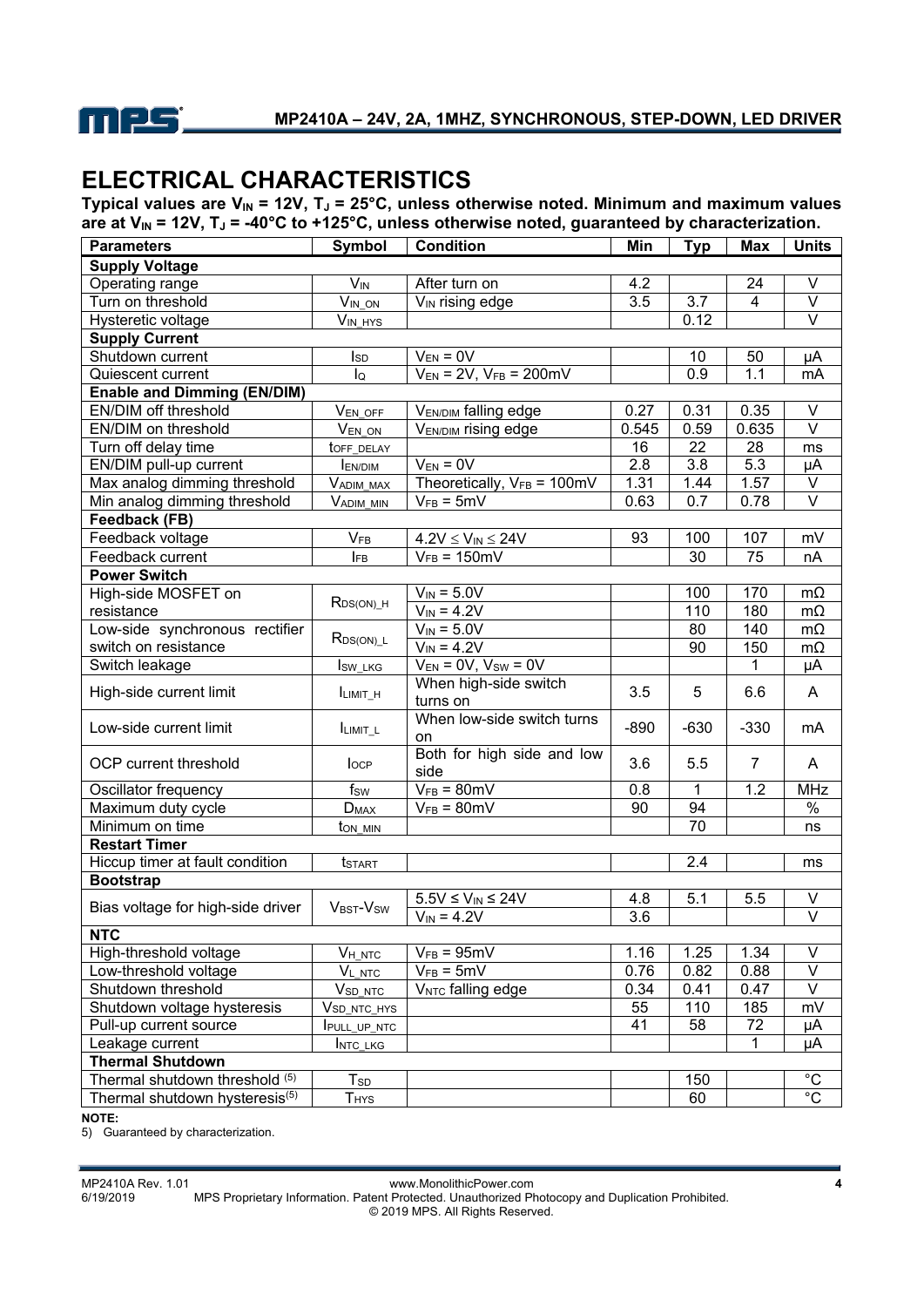

### **TYPICAL PERFORMANCE CHARACTERISTICS**

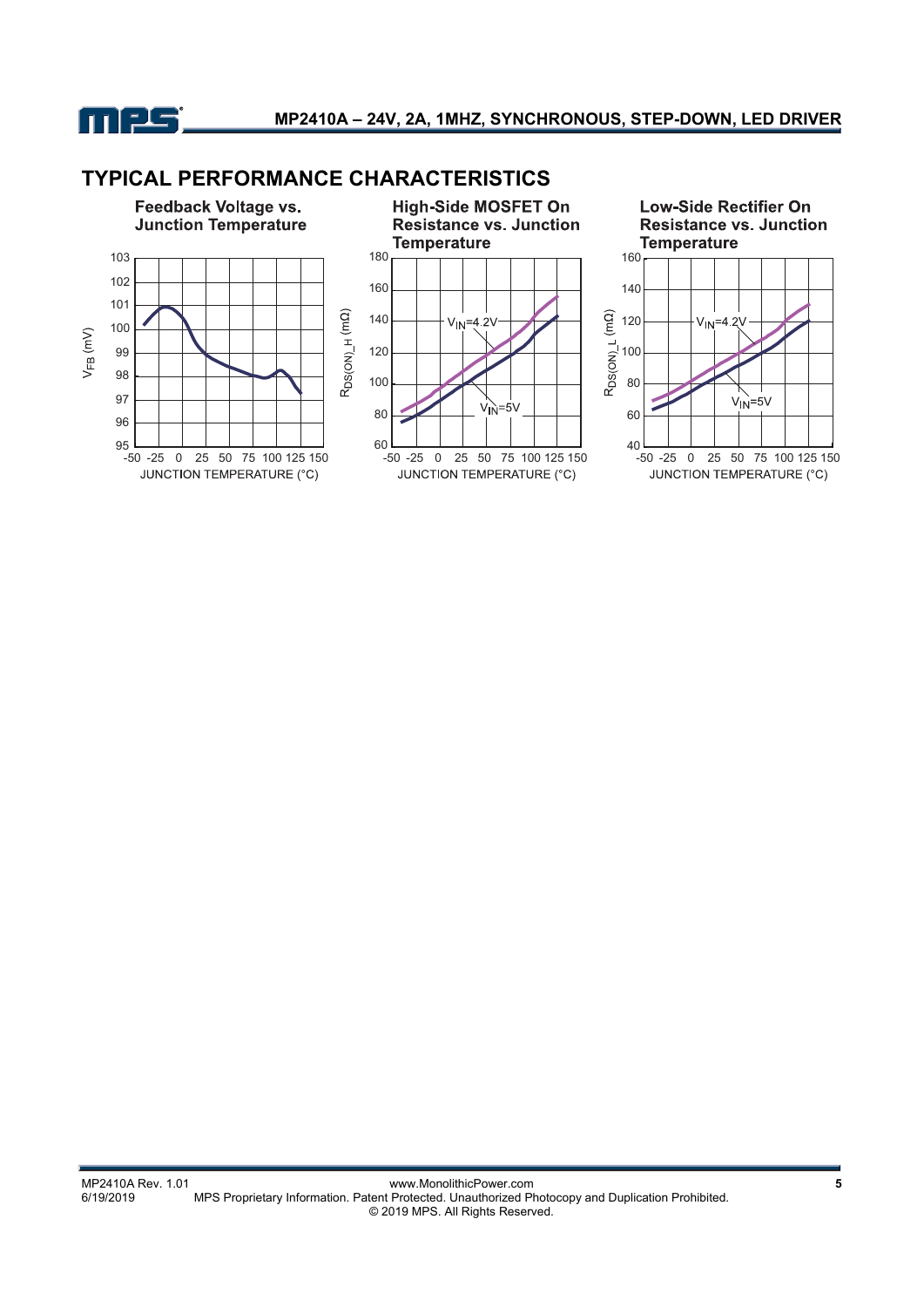

## **TYPICAL PERFORMACE CHARACTERISTICS** *(continued)*

**Performance waveforms are tested on the evaluation board.** 

**VIN = 12V, 2 WLEDs in series, VOUT = 5.9V, ILED = 1.5A, L = 4.7μH, TA = 25°C, unless otherwise noted.**





 $V_{\text{DIN}}$  ANALOG LEVEL (V)  $0.0$   $0.2$ 0.2 0.4 0.6 0.8 1.0 1.2 1.4 1.6 0.2 0.4 0.6 0.8 1 1.2 1.4 1.6 V<sub>DIM</sub> Rising V<sub>DIM</sub> Falling

 $I_{LED}(A)$  $0.0$  $0.1$ 0.2 0.3  $0.4$ 0.5 0.6 0.7 0.8 0.9 1.0 1.1 1.2 1.3 1.4 1.5 0 10 20 30 40 50 60 70 80 90 100<br>PWM DUTY (%)  $200H$ 1kHz 20kHz

**NTC Curve**



MP2410A Rev. 1.01 www.MonolithicPower.com<br>6/19/2019 MPS Proprietary Information. Patent Protected. Unauthorized Photocopy and Duplication Prohibited. MPS Proprietary Information. Patent Protected. Unauthorized Photocopy and Duplication Prohibited. © 2019 MPS. All Rights Reserved.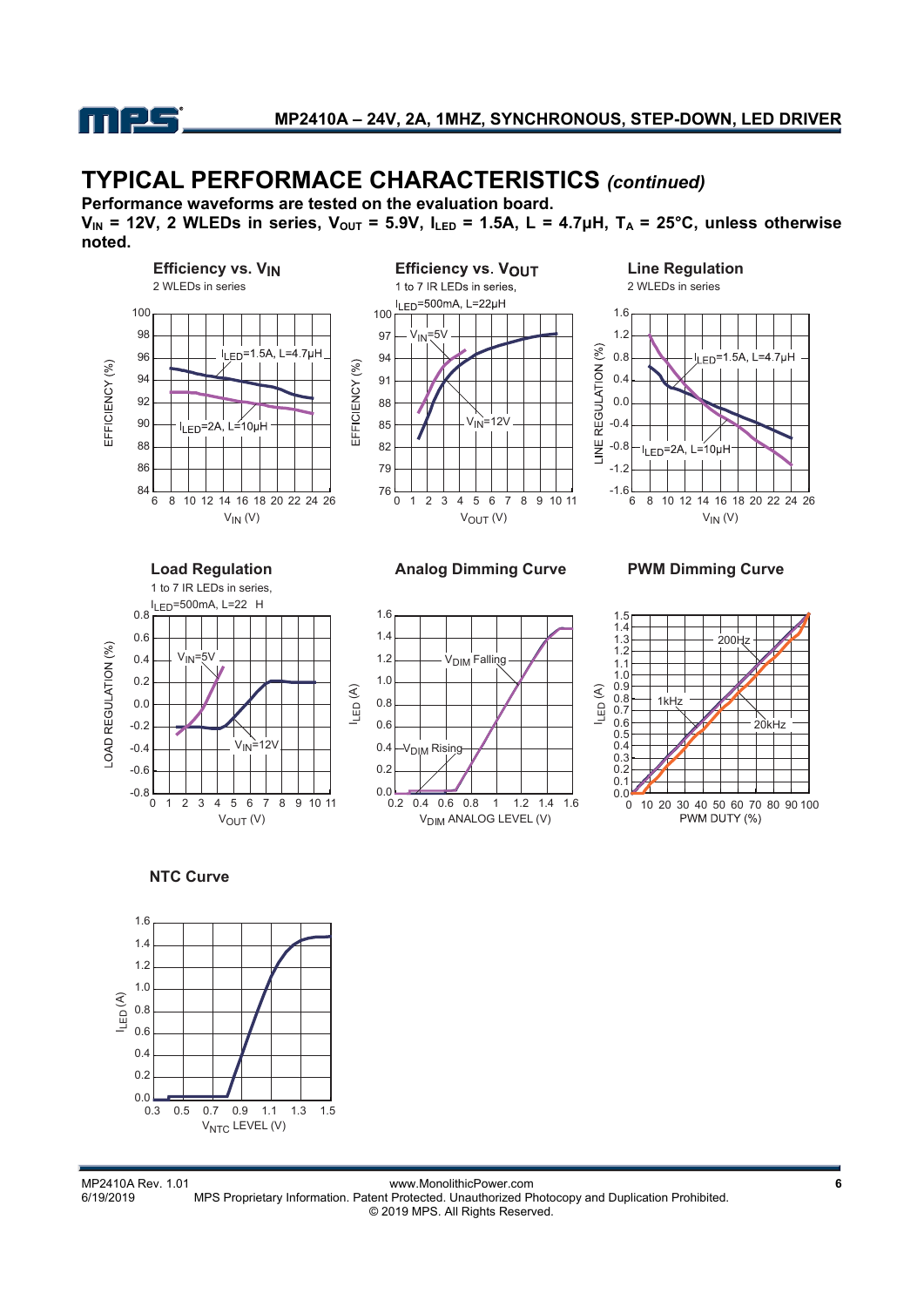

# **TYPICAL PERFORMACE CHARACTERISTICS** *(continued)*

**Performance waveforms are tested on the evaluation board.** 

**VIN = 12V, 2 WLEDs in series, VOUT = 5.9V, ILED = 1.5A, L = 4.7μH, TA = 25°C, unless otherwise noted.**



MP2410A Rev. 1.01 www.MonolithicPower.com **7** MPS Proprietary Information. Patent Protected. Unauthorized Photocopy and Duplication Prohibited. © 2019 MPS. All Rights Reserved.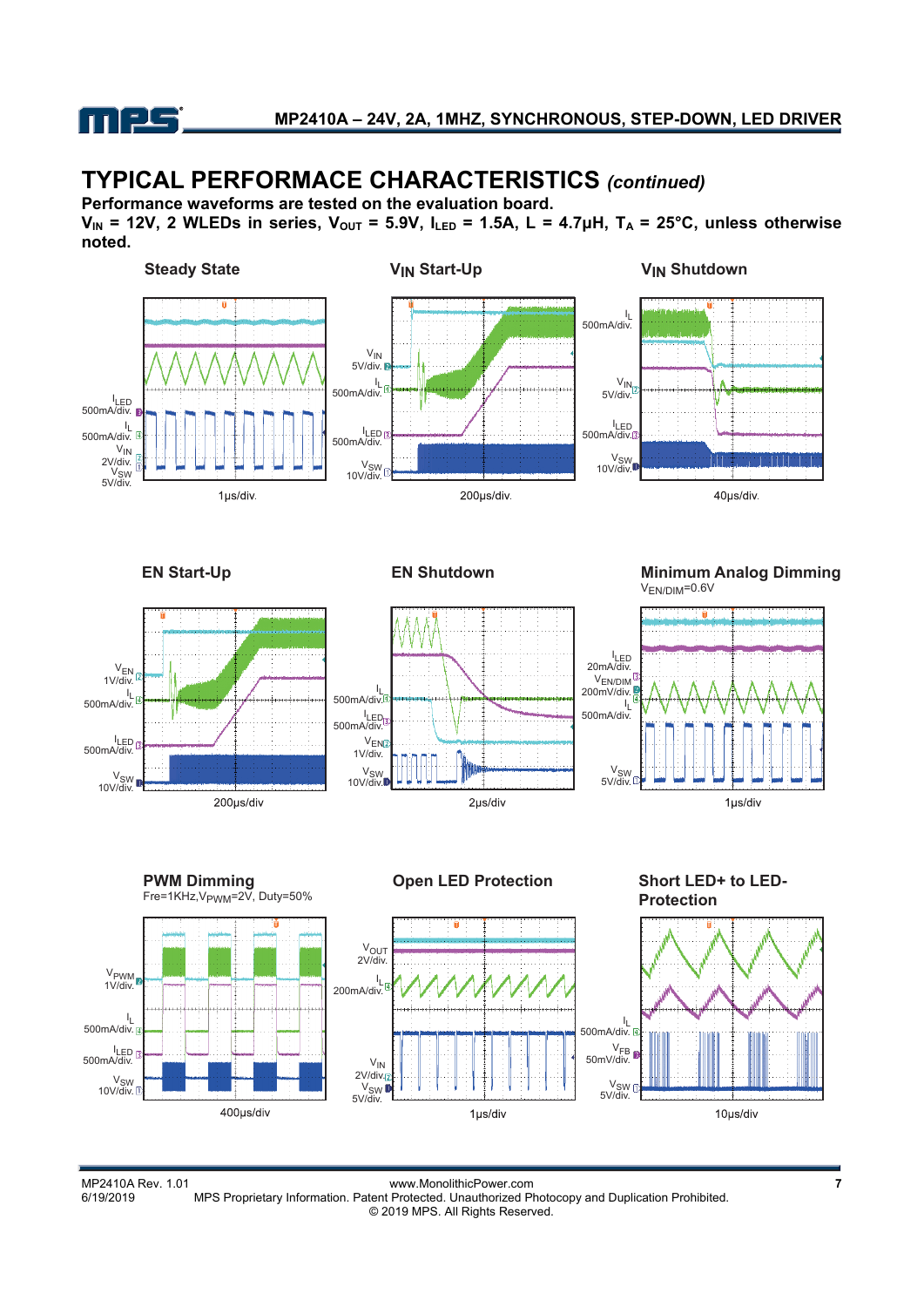

# **TYPICAL PERFORMACE CHARACTERISTICS** *(continued)*

**Performance waveforms are tested on the evaluation board.** 

**VIN = 12V, 2 WLEDs in series, VOUT = 5.9V, ILED = 1.5A, L = 4.7μH, TA = 25°C, unless otherwise noted.** 

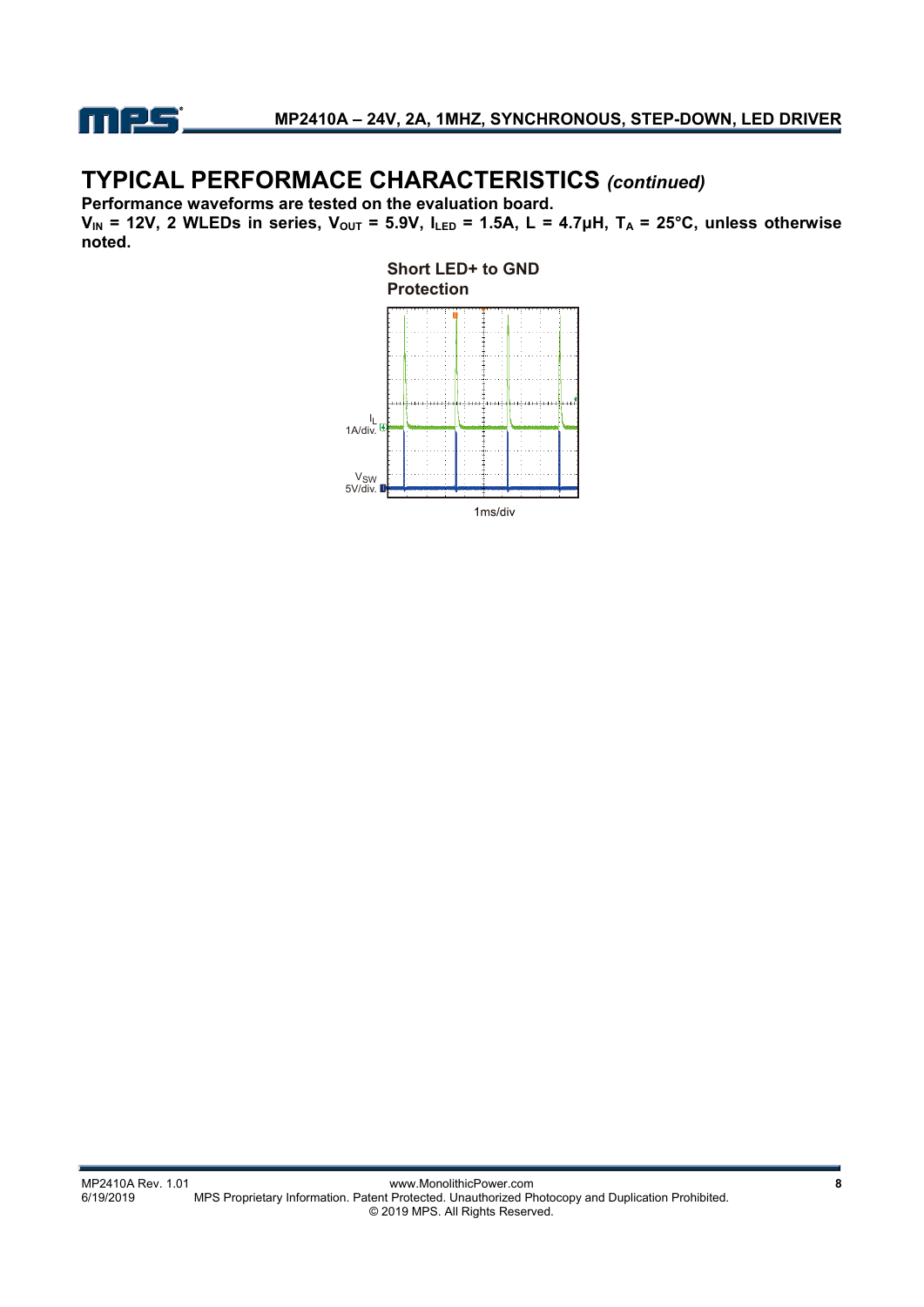

### **PIN FUNCTIONS**

| Pin#            |                 |             |                                                                                                                                                                                                                                                                                                                                                                                                                       |  |
|-----------------|-----------------|-------------|-----------------------------------------------------------------------------------------------------------------------------------------------------------------------------------------------------------------------------------------------------------------------------------------------------------------------------------------------------------------------------------------------------------------------|--|
| <b>TSOT23-6</b> | <b>TSOT23-8</b> | <b>Name</b> | <b>Description</b>                                                                                                                                                                                                                                                                                                                                                                                                    |  |
| 1               | 5               | <b>GND</b>  | Ground. GND is the voltage reference for the regulated output voltage.<br>Give careful consideration to GND during layout.                                                                                                                                                                                                                                                                                            |  |
| 2               | 6               | SW          | Switch output.                                                                                                                                                                                                                                                                                                                                                                                                        |  |
| 3               | 7               | <b>VIN</b>  | Supply voltage. The MP2410A operates on a 4.2V to 24V, unregulated<br>input. An input capacitor is needed to prevent large voltage spikes from<br>appearing at the input.                                                                                                                                                                                                                                             |  |
| 4               | 2               | FB          | Current sense feedback voltage. FB's internal reference voltage is 0.1V.                                                                                                                                                                                                                                                                                                                                              |  |
| 5               | 3               | EN/DIM      | On/off control input and dimming command input. Leaving EN/DIM<br>floating or applying a voltage higher than 0.59V on EN/DIM turns on the<br>MP2410A. For analog dimming, when the EN/DIM voltage rises up from<br>0.7V to 1.44V, the output current changes from its min value to the full-<br>scale LED current. For PWM dimming, apply a 100Hz to 2kHz PWM<br>signal with an amplitude higher than 1.5V to EN/DIM. |  |
| 6               | 4               | <b>BST</b>  | <b>Bootstrap.</b> Connect a capacitor between SW and BST to form a floating<br>supply across the power switch driver. This capacitor is needed to drive<br>the power switch's gate above the supply voltage.                                                                                                                                                                                                          |  |
|                 |                 | <b>NTC</b>  | LED temperature protection. Connect an NTC resistor from NTC to<br>GND to reduce the output current to protect the LED when the ambient<br>temperature rises up at high levels.                                                                                                                                                                                                                                       |  |
|                 | 8               | NC.         | No connection.                                                                                                                                                                                                                                                                                                                                                                                                        |  |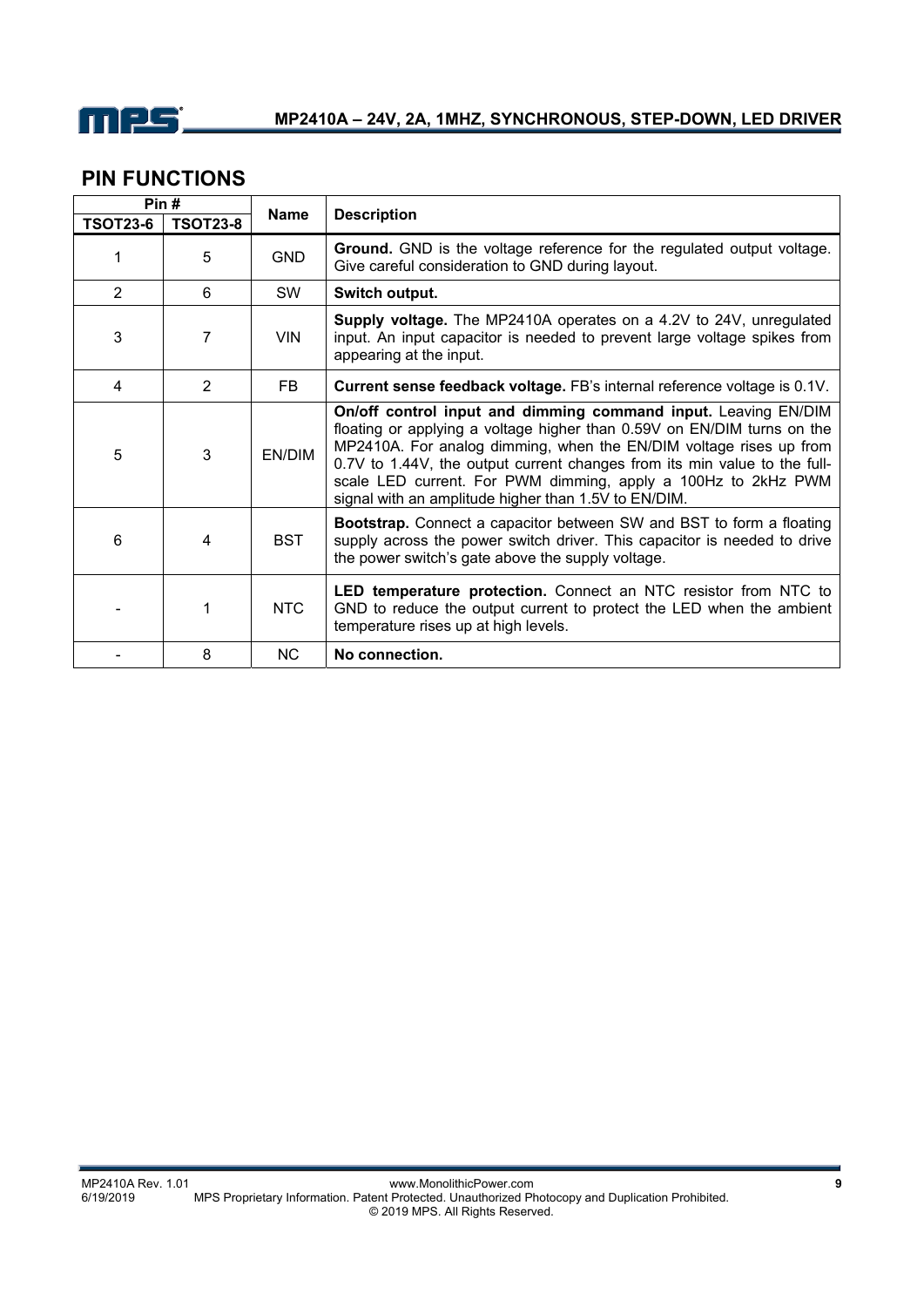

### **BLOCK DIAGRAM**



**Figure 1: Functional Block Diagram**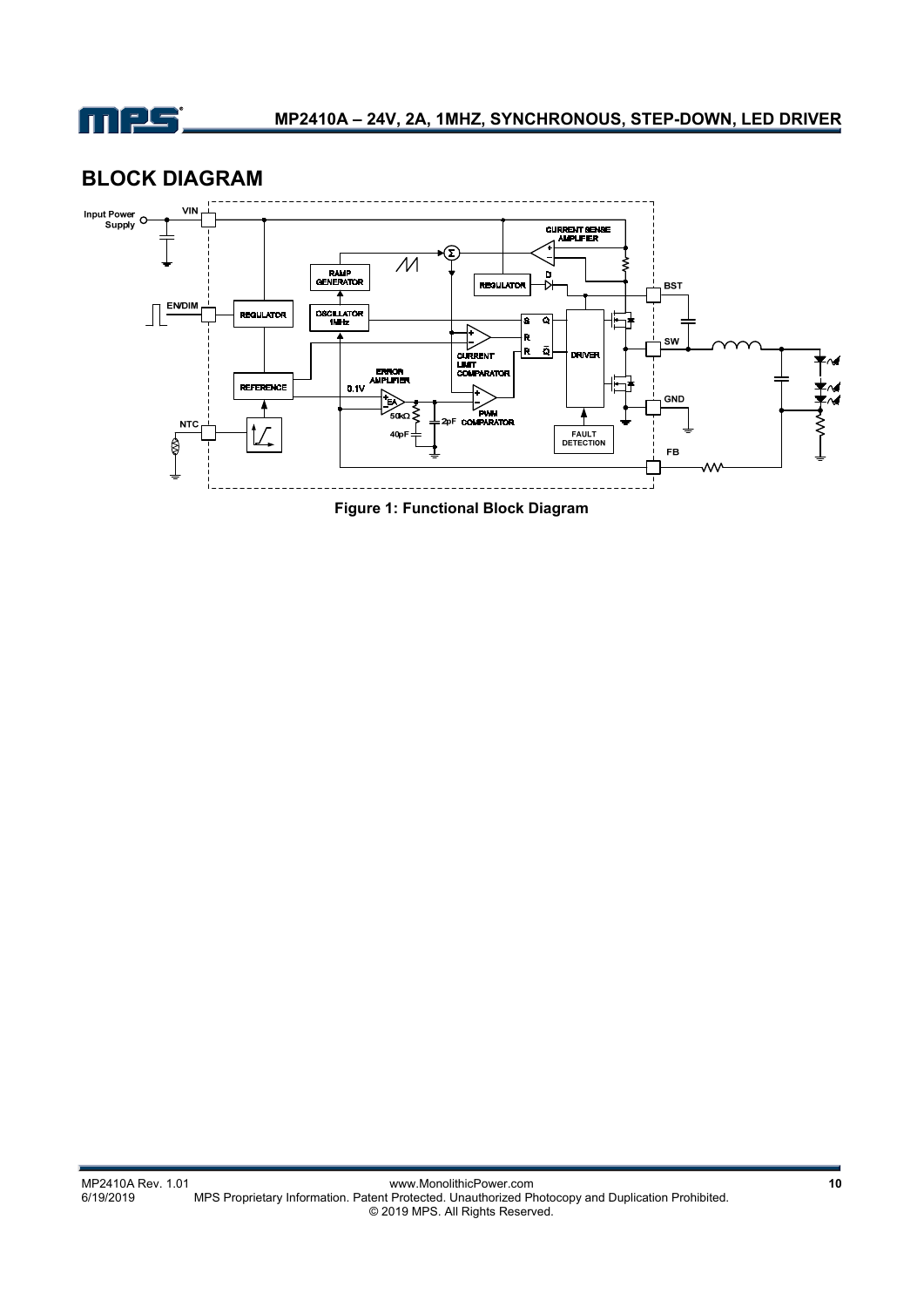

### **OPERATION**

The MP2410A is a high-frequency, synchronous, rectified, step-down, switching mode LED driver with a built-in, internal power MOSFET and synchronous rectifier switch. The MP2410A offers a very high-performance solution that achieves up to 2A of continuous output LED current with excellent load and line regulation over a wide input supply range.

The MP2410A operates in a fixed 1MHz frequency, and uses peak current control mode to regulate the output current. A new switching cycle is initiated by the internal clock at the beginning of every switching cycle.

The integrated high-side power MOSFET is turned on, and the inductor current rises linearly to provide energy to the load. The high-side power MOSFET remains on until its current reaches the value of the COMP level, which is the output of the internal error amplifier. The output voltage of the error amplifier depends on the difference of the output feedback and the internal, high-precision reference.

The high-side power switch remains off until the next clock cycle begins. After the high-side switch turns off, the low-side sync switch turns on, and the inductor current flows through the lowside switch. To prevent a shoot-through, a dead time is implemented to prevent the high-side and low-side FETs from turning on at the same time.

When the duty cycle of one switching period reaches 94%, the current in the high-side power MOSFET cannot reach the COMP-set current value, and the high-side power MOSFET is forced to turn off.

#### **Under-Voltage Lockout (UVLO) and IC Start-Up/Shutdown Procedure**

Under-voltage lockout (UVLO) is implemented to prevent the chip from operating at an insufficient supply voltage. The MP2410A UVLO comparator monitors the output voltage of the internal regulator, which is supplied from  $V_{IN}$ .

If both  $V_{\text{IN}}$  and EN/DIM are higher than their appropriate thresholds, the chip starts up. The reference block starts first to generate stable reference voltages and currents. The internal regulator is then enabled. The regulator provides a stable supply for the remaining circuitries.

Three events can shut down the chip: EN/DIM low for longer than  $t_{OFF\ DELAY}$ ,  $V_{IN}$  drops below UVLO, and thermal shutdown. In the shutdown procedure, the signaling path is blocked first to prevent any fault triggering. The COMP voltage  $(V_{COMP})$  and the internal supply rail are then pulled down.

#### **Error Amplifier (EA)**

The internal, low, offset error amplifier compares the FB voltage with the internal 100mV reference and outputs a COMP voltage, which is inside of the chip and is used to control the high-side MOSFET peak current and regulate the output current.

#### **Internal Soft Start (SS)**

A soft start (SS) is implemented to prevent the converter output current from overshooting during start-up. When the chip starts, the internal circuitry generates a soft-start voltage that ramps up from 0V. The soft-start period lasts until the voltage on the soft-start capacitor exceeds the 0.1V reference voltage. At this point, the reference voltage takes over.

#### **Floating Driver and Bootstrap Charging**

The high-side, floating, power MOSFET driver is powered by an external bootstrap capacitor. The bootstrap capacitor voltage is regulated internally. During normal operation, a 5.1V bootstrap voltage is maintained between BST and SW.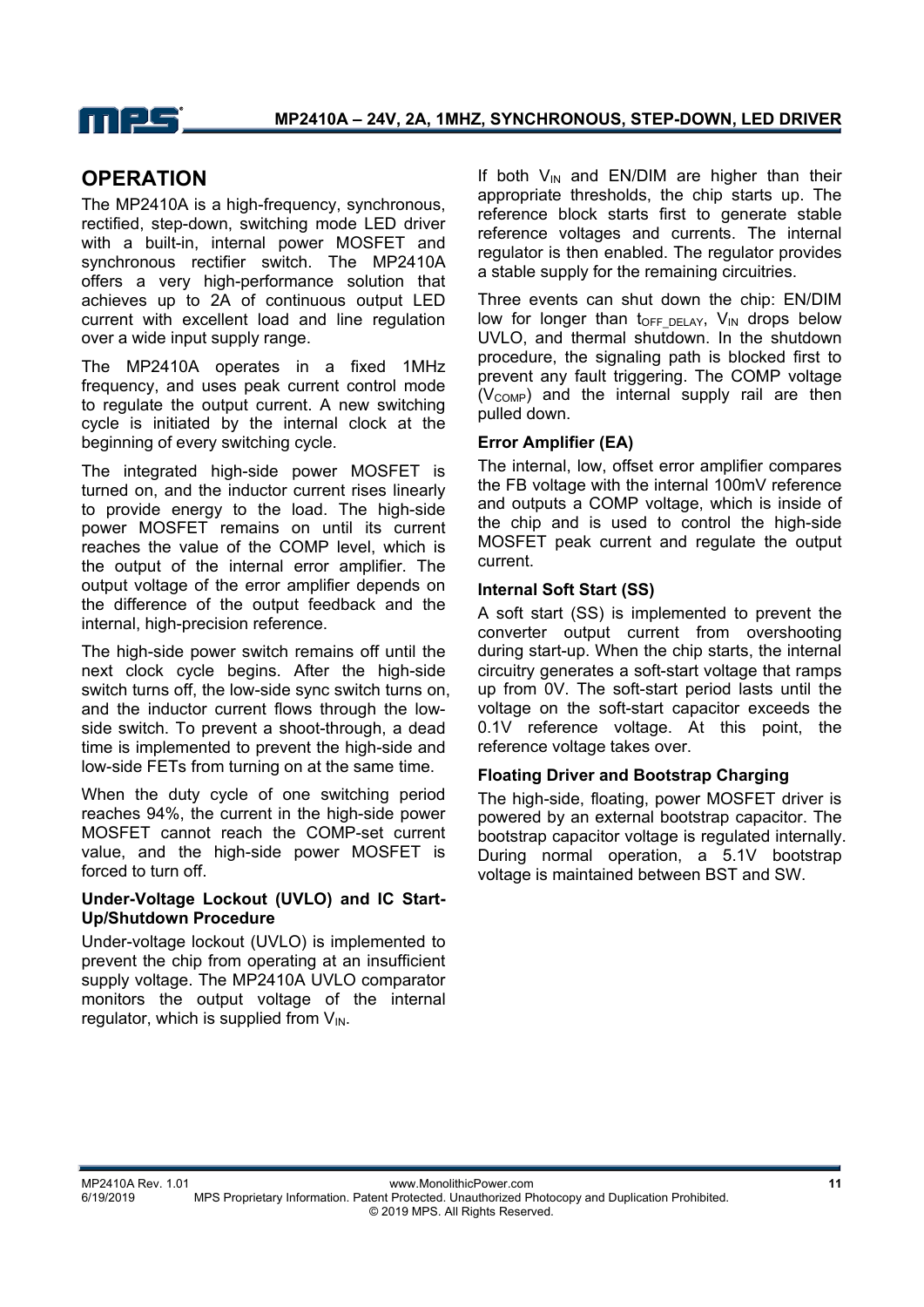

#### **Enable and Dimming Control (EN/DIM)**

EN/DIM is a control pin that turns the regulator on and off and dims the output LED current. Leave EN/DIM floating or drive it high to turn on the MP2410A. After EN/DIM is pulled low for  $t_{OFF\ DELAY}$  (22ms, typically), the MP2410A is turned off. Figure 2 shows the control logic of EN/DIM.



**Figure 2: EN/DIM Time Sequence** 

#### **Analog Dimming**

Apply a DC signal on EN/DIM to dim the MP2410A in analog dimming mode. When the voltage on  $EN/DIM$  is lower than  $V_{ADIM~MIN}$ , the LED current is regulated to the minimal scale. When the voltage on EN/DIM is between  $V_{ADIM~MIN}$  and  $V_{ADIM~MAX}$ , the LED current changes from the minimal scale to the full scale of the LED current. If the voltage on EN/DIM is higher than  $V_{ADIMMAX}$ , the maximum LED current is regulated.

Figure 3 shows the analog dimming curve. Due to the hysteretic of the EN/DIM on/off threshold, the chip remains at the minimal LED current longer at the  $V_{EN/DIM}$  falling edge until  $V_{EN/DIM}$  is lower than  $V_{ENOFF}$ . The dimming curve is the same in the linear dimming range.



#### **PWM Dimming**

Apply a PWM signal on EN/DIM to implement PWM dimming mode. The dimming frequency is recommended to be in the range of 100Hz to 2kHz to achieve good dimming linearity. The digital signal's amplitude must be higher than 1.5V.

#### **Open LED**

If the LED is open without a feedback signal, the MP2410A works at the maximum duty cycle, and the output voltage rises up close to the input voltage. Every power component operates at a safe state.

#### **LED Short-Circuit Protection (SCP)**

The MP2410A integrates LED short-circuit protection (SCP) circuitry. There are several features protecting the MP2410A from damage when an LED short circuit occurs.

The MP2410A features a cycle-by-cycle current limit to restrict the maximum current of the inductor. A protection mechanism monitors the FB level though an internal R-C filter. Once the FB level rises up to reach  $V_{FB}$  BURST AL, the chip stops switching until the FB level drops to a lower value, and the system works in burst mode.

In the worst-case scenario, the LED is shorted to GND. If the cycle-by-cycle current-limit function cannot clamp the current overshoot sufficiently, then the current through both the high-side and low-side FETs is also monitored by the overcurrent detector inside the chip. If this current is higher than the short-circuit threshold  $(I<sub>OCP</sub>)$ , the MP2410A treats this as a short-circuit condition.

When an over-current condition or short-circuit condition is detected, the MP2410A turns off both the high-side and low-side MOSFETs for 2.4ms and restarts. During this period,  $V_{COMP}$  is pulled down to ground, so the restart from the fault condition is also done with a soft start.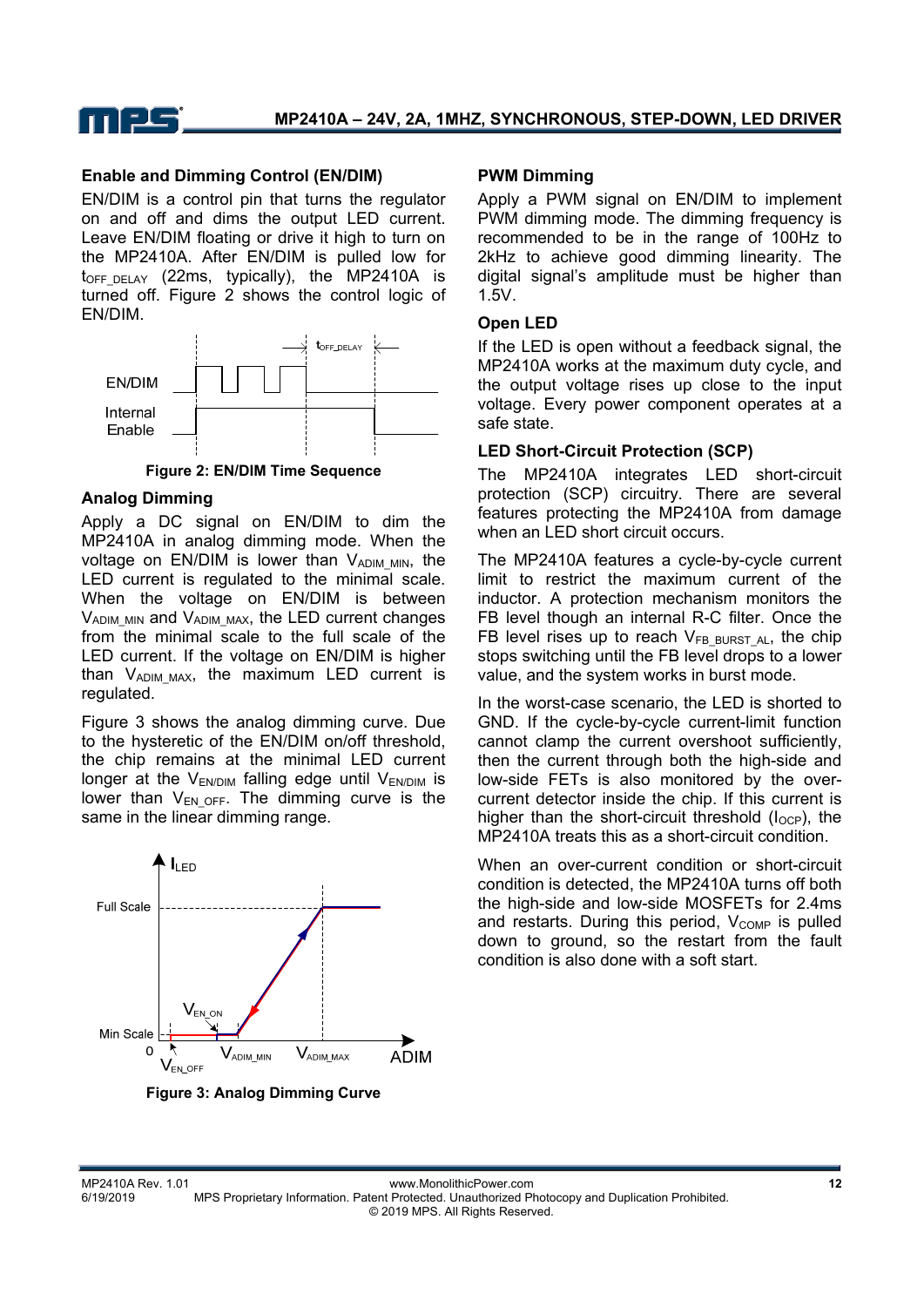

#### **Thermal Protection**

NTC provides LED thermal protection. An NTC resistor used to monitor the ambient temperature can be connected to NTC directly. There is an internal current source flowing out of NTC. The corresponding voltage is generated on the external NTC resistor and the LED current changes (see Figure 4).



The NTC resistance value drops when the ambient temperature rises up. If the NTC voltage drops below  $V_{SD\_NTC}$ , the switching stops completely, and the LED current drops to 0A, so the LED lamp can be shut down by pulling NTC down.

Additionally, to protect against any lethal thermal damage, when the inner temperature exceeds the OTP threshold, the MP2410A shuts down the switching cycle with thermal shutdown until the temperature drops to its lower threshold.

#### **Thermal Shutdown**

Thermal shutdown is implemented to prevent the chip from operating at exceedingly high temperatures. When the silicon die temperature is higher than 150°C, OTP shuts down the entire chip. When the temperature is below its lower threshold (typically 90°C), the chip restarts.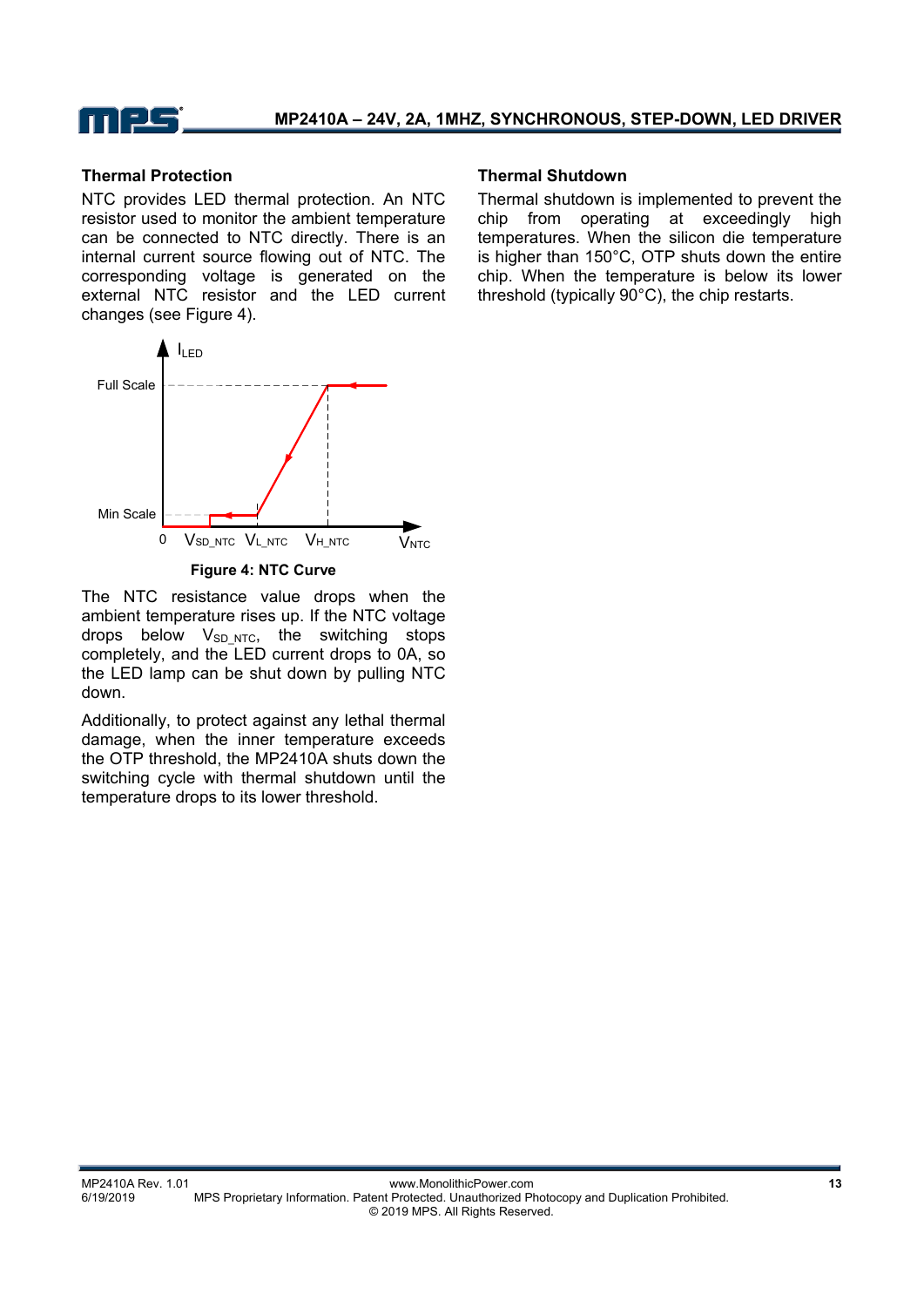

### **APPLICATION INFORMATION**

#### **Setting the LED Current**

A current sense resistor is inserted between the cathode of LED and GND. The current sense resistor value can be calculated with Equation (1):

$$
R_s = \frac{0.1V}{I_{LED}}
$$
 (1)

For a 2A LED current output, choose  $R_s = 50$ mΩ.

#### **Selecting the Inductor**

An inductor less than 100µH with a nominal DC current rating at least 25% higher than the maximum load current is recommended for most applications. For the highest efficiency, the inductor's DC resistance should be less than 100mΩ. For most designs, the required inductance value can be derived from Equation  $(2)$ :

$$
L = \frac{V_{\text{out}} \times (V_{\text{in}} - V_{\text{out}})}{V_{\text{in}} \times \Delta I_{\text{L}} \times f_{\text{sw}}}
$$
(2)

Where ∆I<sub>L</sub> is the inductor ripple current.

Choose the inductor ripple current to be 30% of the maximum load current. The maximum inductor peak current can be calculated with Equation (3):

$$
I_{L(MAX)} = I_{LED} + \frac{\Delta I_L}{2}
$$
 (3)

#### **Selecting the Input Capacitor**

The input capacitor reduces the surge current drawn from the input supply and the switching noise from the device. The input capacitor impedance at the switching frequency should be less than the source impedance to prevent the high-frequency switching current from passing through the input. Ceramic capacitors with X5R or X7R dielectrics are highly recommended because of their low ESR and small temperature coefficients. For most applications, a 10µF capacitor is sufficient.

#### **Selecting the Output Capacitor**

The output capacitor keeps the output current ripple small and ensures feedback loop stability. The output capacitor impedance should be low at the switching frequency. Ceramic capacitors with X5R or X7R dielectrics are recommended for their low ESR characteristics. For most applications, a 10µF ceramic capacitor is sufficient.

#### **PCB Layout Guidelines**

Efficient PCB layout is critical for stable operation. For best results, refer to the guidelines below.

- 1. Place the high current paths (GND,  $V_{IN}$ , and SW) very close to the device with short, direct, and wide traces.
- 2. Place the input capacitor as close to IN and GND as possible.
- 3. Place the external feedback resistors next to FB.
- 4. Keep the switch node traces short and away from the feedback network.

For more information, please refer to the related evaluation board datasheet.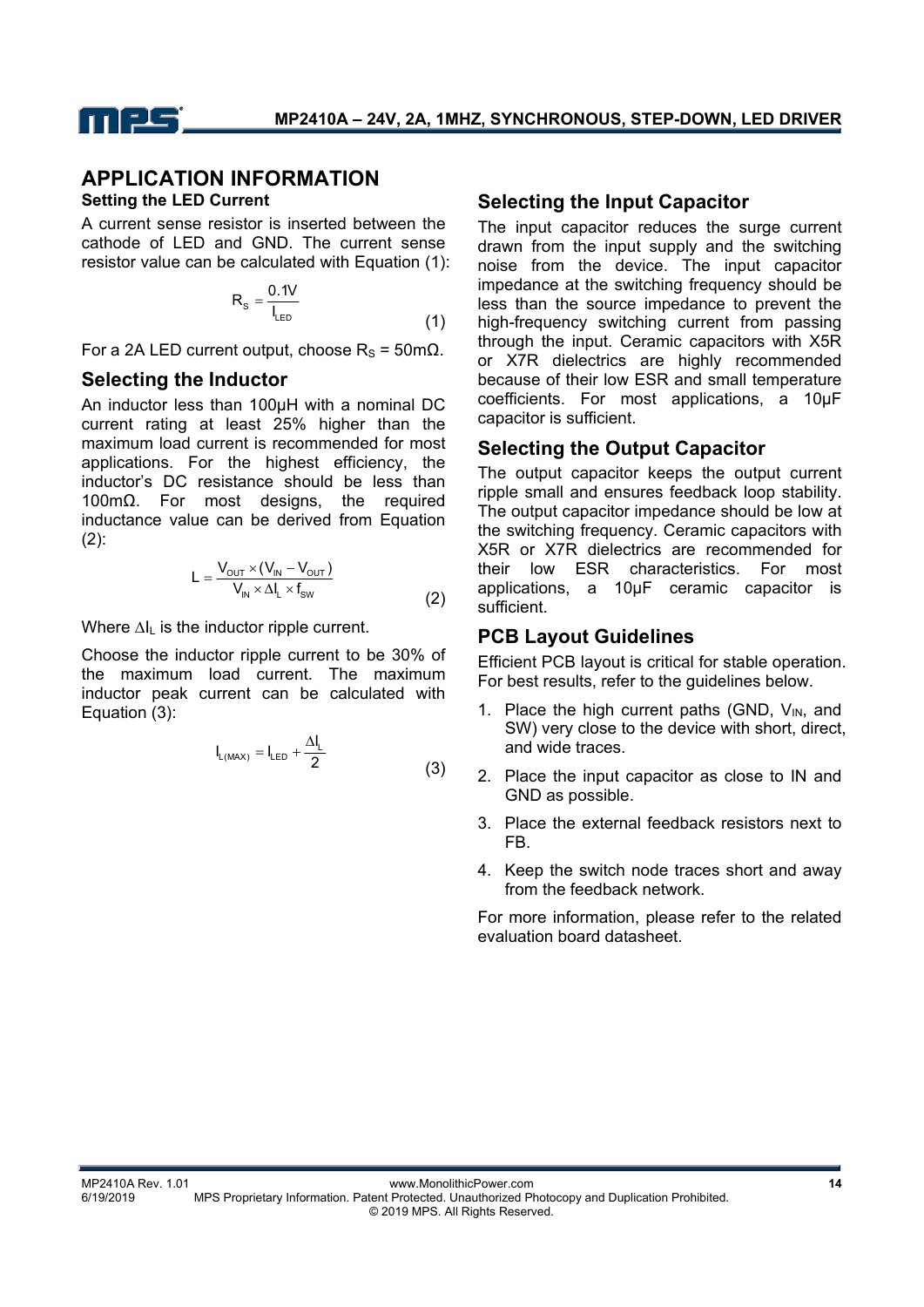

## **TYPICAL APPLICATION CIRCUIT**



Figure 5: Typical Buck Converter Application, V<sub>IN</sub> = 8V to 24V, V<sub>0</sub> = 5.9V, ILED = 1.5A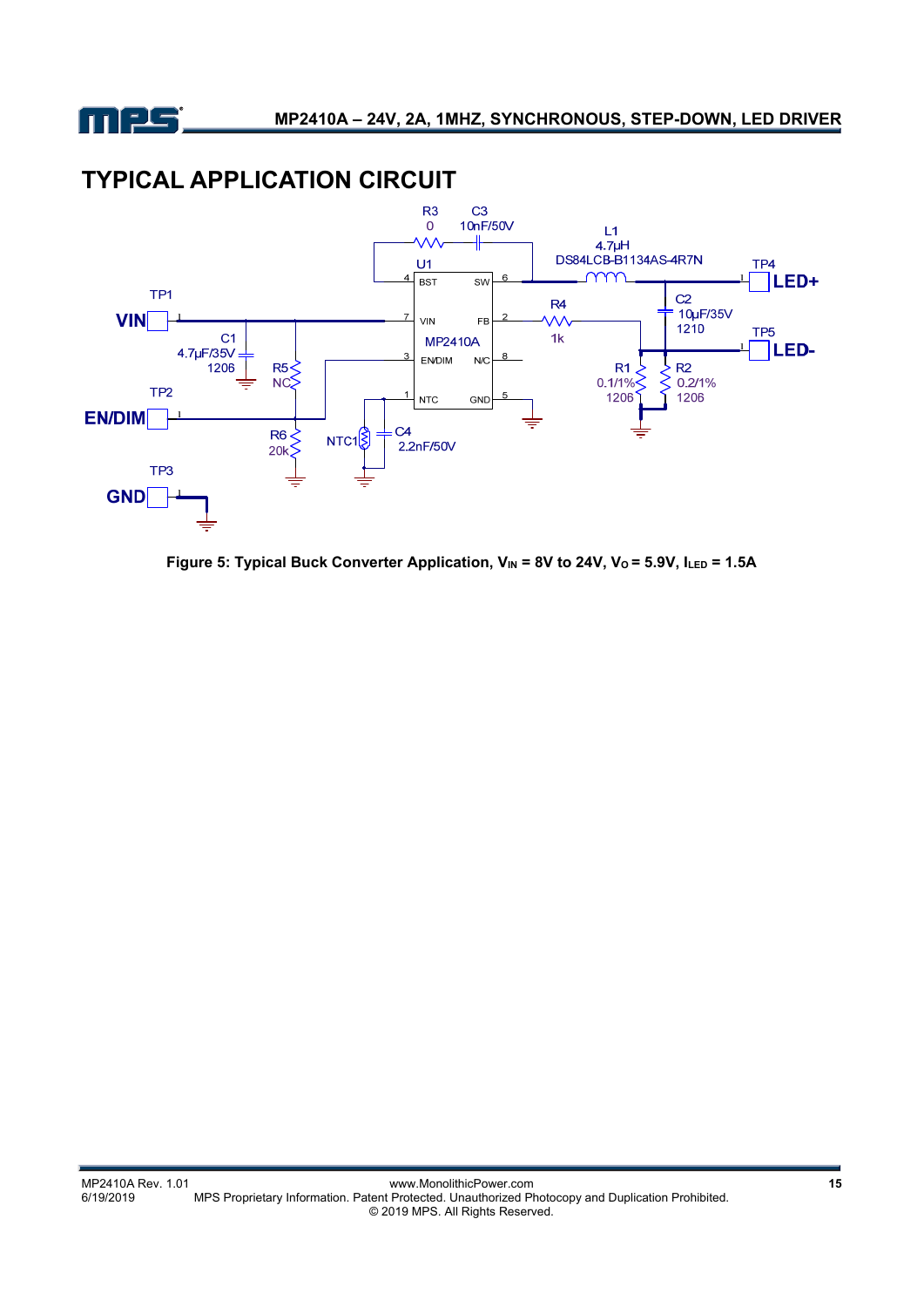

### **PACKAGE INFORMATION**





**TOP VIEW** 



#### **RECOMMENDED LAND PATTERN**





**FRONT VIEW** 

**SIDE VIEW** 

### **NOTE:**



1) ALL DIMENSIONS ARE IN MILLIMETERS. 2) PACKAGE LENGTH DOES NOT INCLUDE MOLD FLASH, PROTRUSION OR GATE BURR. 3) PACKAGE WIDTH DOES NOT INCLUDE INTERLEAD FLASH OR PROTRUSION. 4) LEAD COPLANARITY (BOTTOM OF LEADS AFTER FORMING) SHALL BE 0.10 MILLIMETERS MAX. 5) DRAWING CONFORMS TO JEDEC MO-193, VARIATION AB. 6) DRAWING IS NOT TO SCALE. 7) PIN 1 IS LOWER LEFT PIN WHEN READING TOP MARK FROM LEFT TO RIGHT (SEE EXAMPLE TOP MARK).

**DETAIL "A"**